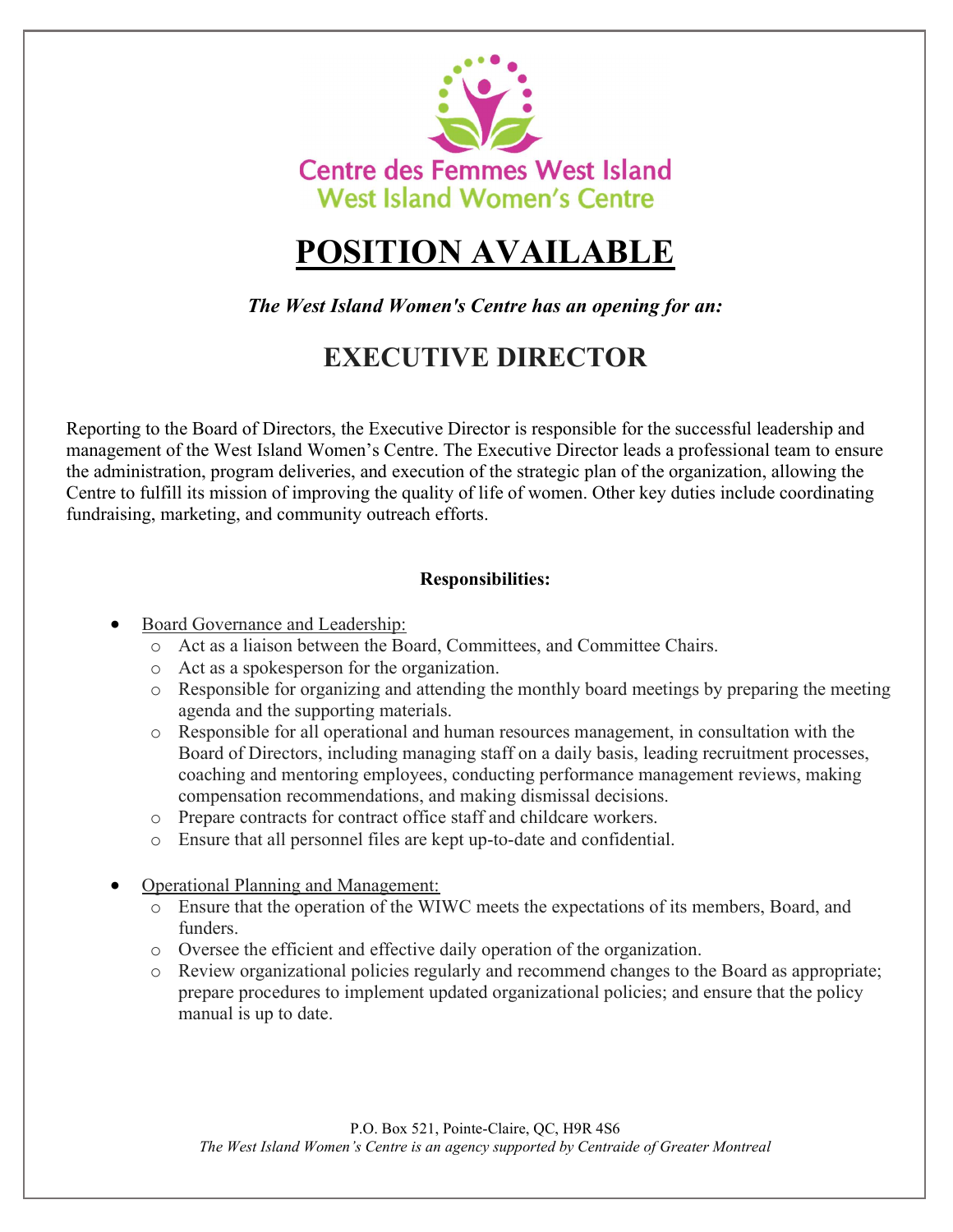

#### Program / Committee Planning:

- $\circ$  In consultation with committee members and staff, develop the schedule of activities for the year, setting the dates for the sessions, board meetings, special events, and Centre/staff holidays.
- o Responsible for the effective operation of committees, including the Programming, Finance, Fundraising/Special Events, Personnel, and Publicity Committees.
- o Oversee the planning, implementation, execution, and evaluation of special projects.
- o Assist in the evaluation of the Centre's courses and outreach programs.
- Financial Planning:
	- o Work with staff and the Board of Directors to prepare a comprehensive annual budget.
	- o Secure funding sources, oversee the development of fundraising plans, and submission of grant proposals to funding agencies.
	- o Oversee the administration of the funds of the organization as per the approved budget and monitor the monthly cash flow.
	- o Familiarization with financial statements and ensure that financial statements and updates are provided to the Board on a regular basis.
	- o Ensure that the financial statements are audited and prepared in time for the Annual General Meeting.
- Community Relations / Membership:
	- Assist the Volunteer Director in the recruitment and supervision of volunteers.
	- o Oversee volunteer appreciation activities, including the annual luncheon, volunteer gifts, thankyou cards, and volunteer awards.
	- o Communicate with members and direct their feedback to the appropriate board/committee member.
	- o Establish good working relationships with external community groups and non-profit organizations.
	- o Organize the Annual General Meeting (AGM).

# Qualifications and Skills:

- University degree in a related field.
- Minimum of five (5) years of experience in a leadership role, ideally in the non-profit sector.
- Knowledge of the West Island Women's Centre an asset.
- Able to lead: positively influence others to achieve the Centre's mission.
- Decision-making capacity: able to assess situations to determine the importance, urgency, and risks, as well as make clear, timely decisions.

P.O. Box 521, Pointe-Claire, QC, H9R 4S6

The West Island Women's Centre is an agency supported by Centraide of Greater Montreal